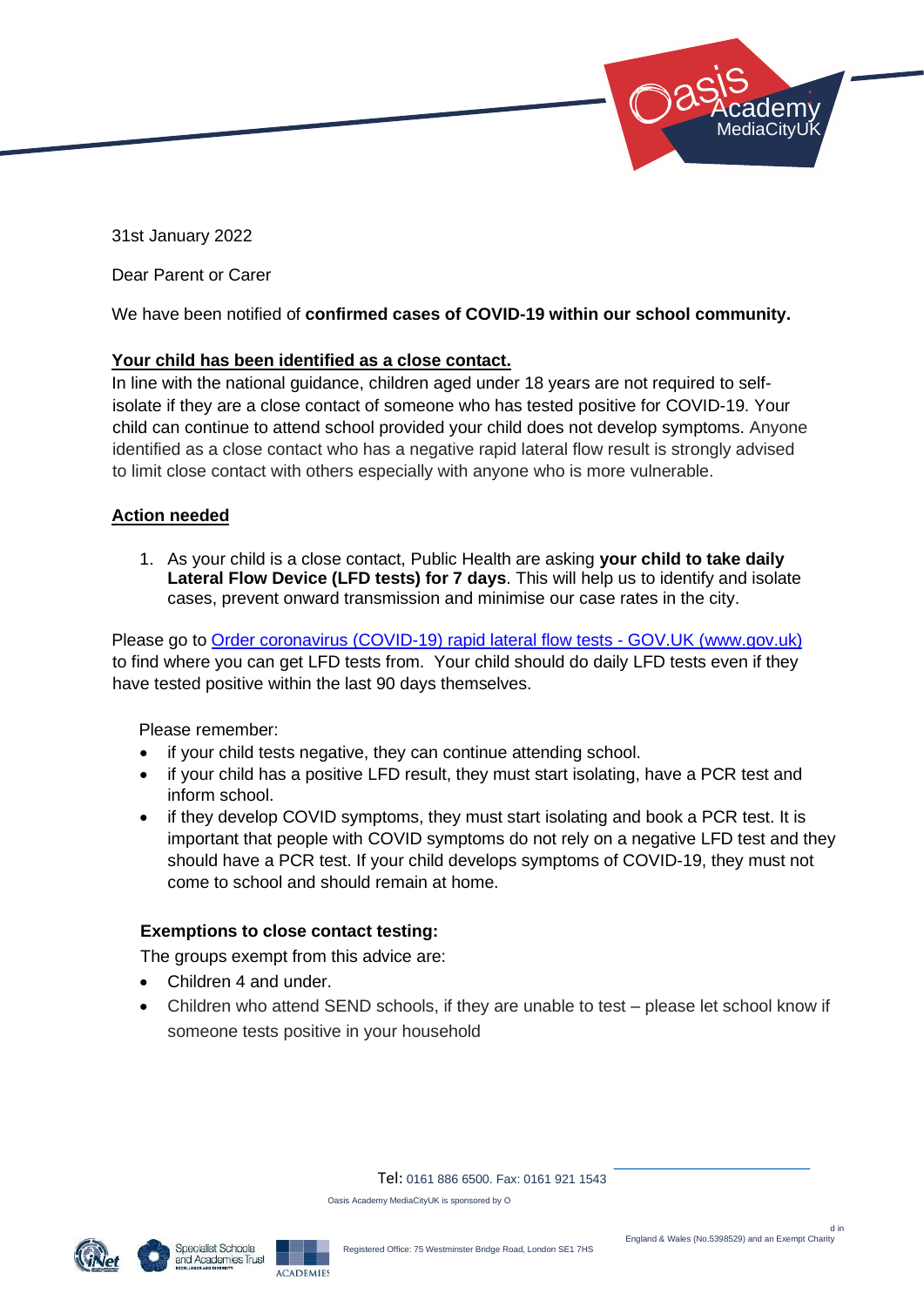

# • **Routine LFD asymptomatic testing**

We strongly encourage parents to support their children to test at home **twice a week** and to register their results, even when negative. This important testing helps to pick up the infection early, preventing further spread, keeping families, friends and schools protected from COVID.

# **If a PCR test or lateral flow test is positive, they must isolate for 10 days.**

#### **Face Coverings**

Pupils attending a Salford high school or further education should be wearing a face covering in all communal areas, corridors and classrooms.

# **What to do if your child develops symptoms of COVID-19**

If your child develops symptoms of COVID-19, they must isolate and you should arrange a test for your child via<https://www.gov.uk/guidance/coronavirus-covid-19-getting-tested> or by calling **119**.

- If the test result is positive, your child will be required to self-isolate for a period of 10 days from the day that their symptoms started. Please inform us if your child has a positive test result.
- If your child's test result is negative, they can continue with their normal activities if they are well enough to do so.

Your child may be able to end their self-isolation period before the end of the 10 full days. They can take an LFD test from 6 days after the day their symptoms started (or the day your test was taken if you did not have symptoms), and another LFD test on the following day. The second LFD test should be taken at least 24 hours later. If both these test results are negative, and they do not have a high temperature, they may end your self-isolation after the second negative test result.

Please visit the link to Public Health England's guidance for households with possible COVID-19 infections: [https://www.gov.uk/government/publications/covid-19-stay-at-home](https://www.gov.uk/government/publications/covid-19-stay-at-home-guidance/stay-at-home-guidance-for-households-with-possible-coronavirus-covid-19-infection)[guidance/stay-at-home-guidance-for-households-with-possible-coronavirus-covid-19](https://www.gov.uk/government/publications/covid-19-stay-at-home-guidance/stay-at-home-guidance-for-households-with-possible-coronavirus-covid-19-infection) [infection](https://www.gov.uk/government/publications/covid-19-stay-at-home-guidance/stay-at-home-guidance-for-households-with-possible-coronavirus-covid-19-infection)

Public Health:

1. Are **still advising immediate isolation** to anyone who is suffering three **classical symptoms**, namely: new continuous cough; a high temperature (fever); or a loss of or change in normal sense of taste or smell, or have a positive test result

> Principal - Paul McEvoy King William Street, Salford Quays, M50 2UQ Tel: 0161 886 6500. Fax: 0161 921 1543. www.oasisacademymediacityuk.org

Oasis Academy MediaCityUK is sponsored by Oasis Community Learning www.oasiscommunitylearning.org – part of Oasis UK.

 Oasis Community Learning is a Company Limited by Guarantee registered in England & Wales (No.5398529) and an Exempt Charity

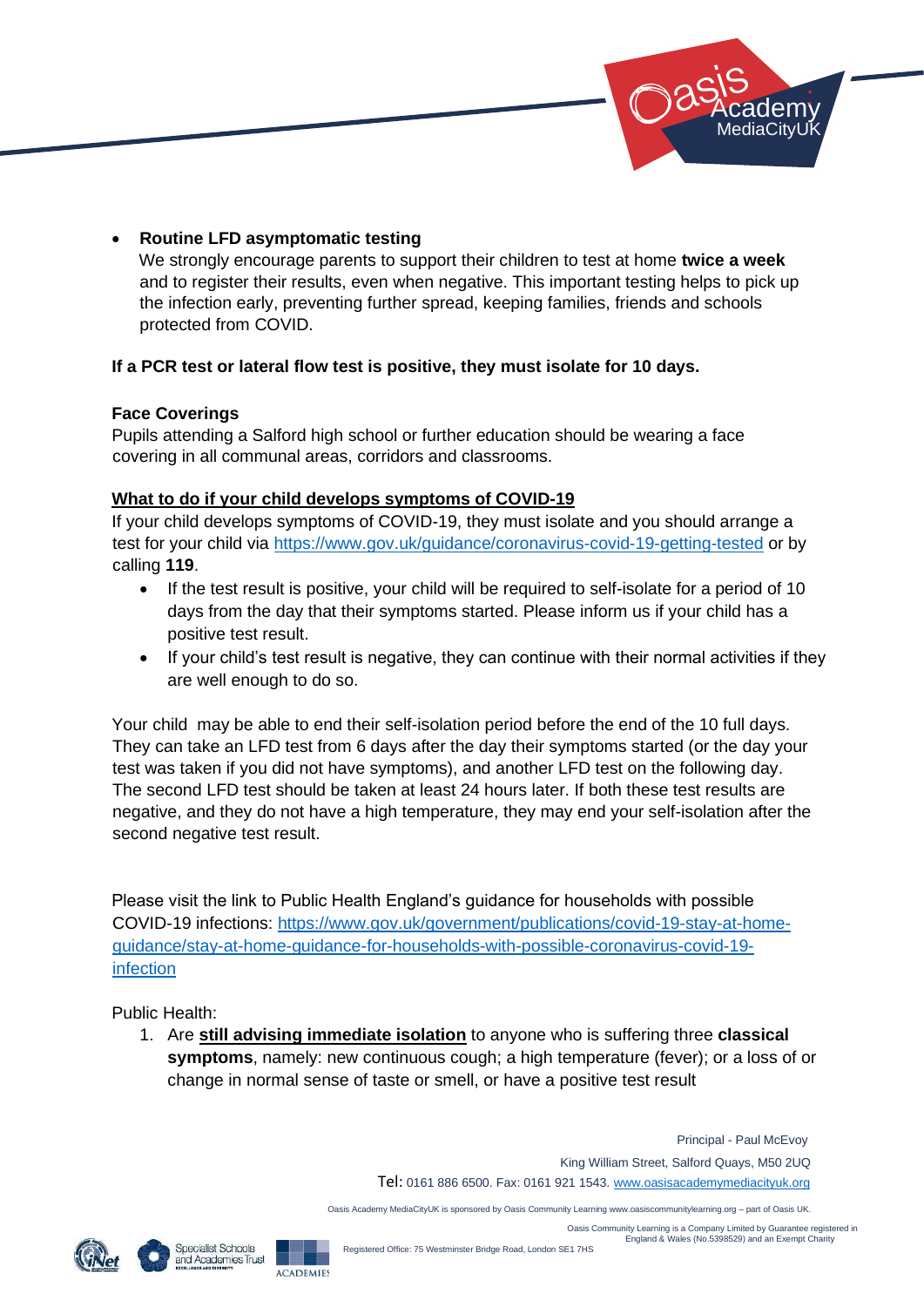

2. Are advising, Children who are unwell with any of the symptoms below are **not expected to isolate immediately** but we would advise that they go for a test to rule out COVID-19.

The non-classical symptoms associated with the virus can include:

- Vomiting/nausea/off your food
- Diarrhoea
- Sleeping more than usual/extreme tiredness
- Listless/restless/agitated
- Shortness of breath
- Feeling cold
- Headache
- Severe body aches
- Sore throat
- Congested or runny nose
- Skin rash
- Complaining of anything that is not feeling themselves.
- 3. To book a PCR test please visit [www.gov.uk/get-coronavirus-test](http://www.gov.uk/get-coronavirus-test) and, when prompted, click the box **'I've been told to get a test by my local council, health protection team or healthcare professional'** option

# **Test and Trace Support Payments**

If a person is asked to self-isolate by NHS Test and Trace and is on a low income, unable to work from home and will lose income as a result, they may be entitled to a payment of £500 from their local authority under the Test and Trace Support Payment scheme. This now applies to parents/ carers who cannot work from home and will lose income by self-isolating or staying at home to care for the child.

Further details are available via: [https://www.salford.gov.uk/benefits/test-and-trace-support](https://www.salford.gov.uk/benefits/test-and-trace-support-payments/my-child-is-having-to-isolate/)[payments/my-child-is-having-to-isolate/](https://www.salford.gov.uk/benefits/test-and-trace-support-payments/my-child-is-having-to-isolate/)

Please remember, although COVID-19 is circulating in the community, usual childhood illnesses are too; and it is important that these are not missed. Please contact your GP or NHS111 if you are worried; or call 999 if seriously unwell.

If you have any questions or concerns please refer to the government website; or call The Spirit of Salford Helpline on 0800 952 1000 Further information is included in the information sheet below.

Best wishes

Mr McEvoy Principal

> Principal - Paul McEvoy King William Street, Salford Quays, M50 2UQ Tel: 0161 886 6500. Fax: 0161 921 1543. www.oasisacademymediacityuk.org

Oasis Academy MediaCityUK is sponsored by Oasis Community Learning www.oasiscommunitylearning.org – part of Oasis UK.

 Oasis Community Learning is a Company Limited by Guarantee registered in England & Wales (No.5398529) and an Exempt Charity



Specialist Schools and Academies Trust ACADEMIES

Registered Office: 75 Westminster Bridge Road, London SE1 7HS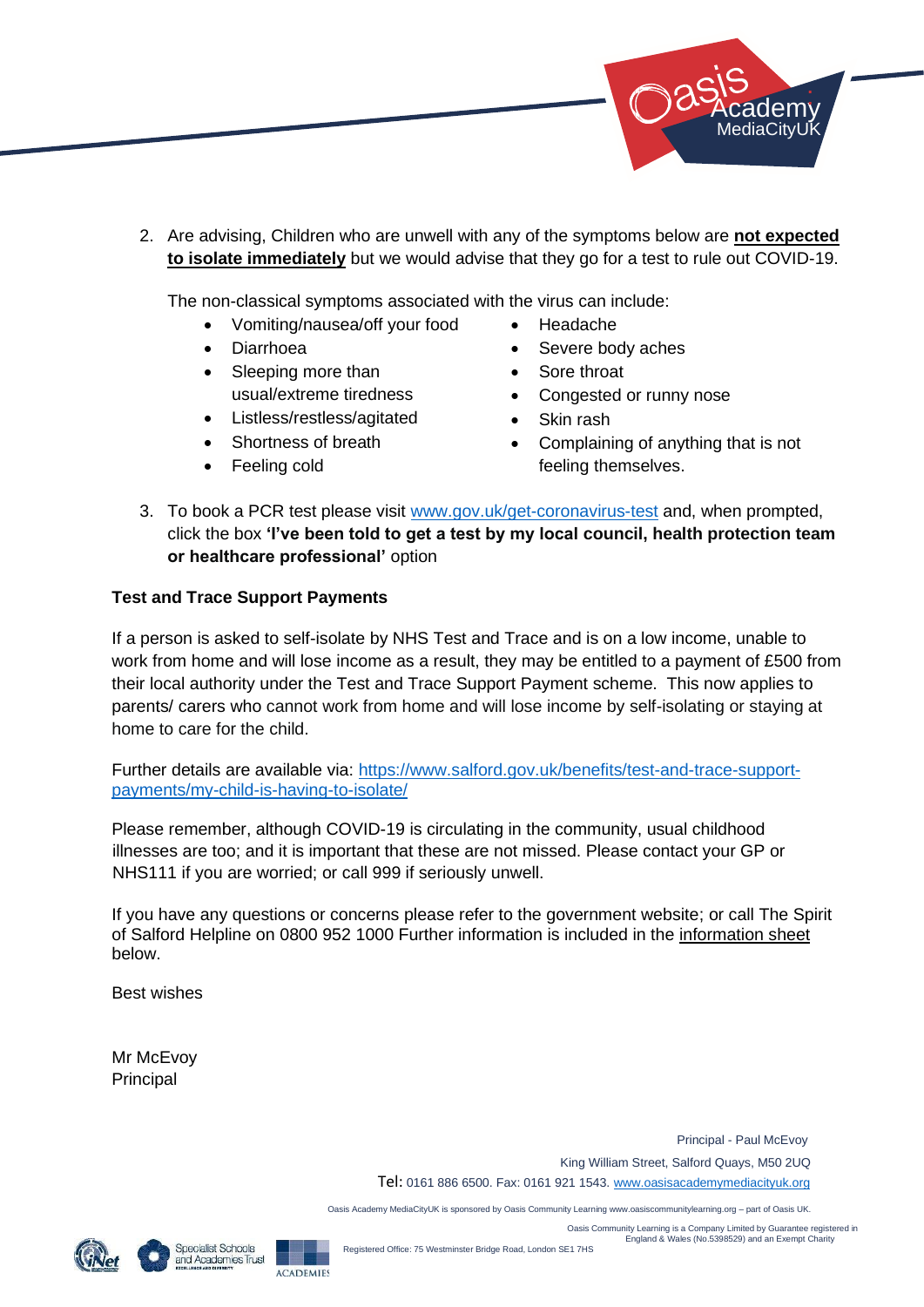

#### **Information sheet**

If you think that someone in your household has come in contact with a confirmed case or you need help or advice about self-isolation, please call the Spirit of Salford helpline on **0800 952 1000.** 

#### Public Health Advice on symptoms

If anyone in your household becomes unwell with one of the symptoms of Coronavirus (COVID-19) please isolate them immediately and book a test by ringing **119** or go to [https://www.nhs.uk/conditions/coronavirus-covid-19/testing-and-tracing/get-a-test-to-check-if](https://www.nhs.uk/conditions/coronavirus-covid-19/testing-and-tracing/get-a-test-to-check-if-you-have-coronavirus/)[you-have-coronavirus/](https://www.nhs.uk/conditions/coronavirus-covid-19/testing-and-tracing/get-a-test-to-check-if-you-have-coronavirus/)

### **Symptoms of coronavirus (COVID-19) are recent onset of any of the following:**

A new continuous cough

A high temperature (fever)

A loss of, or change in, your normal sense of taste or smell (anosmia)

#### **There are also other non-classical symptoms that can be associated with the virus.**

Information about COVID-19 symptoms and management of the virus can be found here, [www.nhs.uk/conditions/coronavirus-covid-19/](http://www.nhs.uk/conditions/coronavirus-covid-19/)

#### **How to stop COVID-19 spreading**

There are things you can do to help reduce the risk of you and anyone you live with getting ill with COVID-19

- wash your hands with soap and water often  $-$  do this for at least 20 seconds
- use hand sanitiser gel if soap and water are not available
- wash your hands as soon as you get home
- cover your mouth and nose with a tissue or your sleeve (not your hands) when you cough or sneeze
- put used tissues in the bin immediately and wash your hands afterwards
- take a coronavirus test if you are unwell with symptoms that could be coronavirus or if you come in contact with a confirmed case

 Principal - Paul McEvoy King William Street, Salford Quays, M50 2UQ Tel: 0161 886 6500. Fax: 0161 921 1543. www.oasisacademymediacityuk.org

Oasis Academy MediaCityUK is sponsored by Oasis Community Learning www.oasiscommunitylearning.org – part of Oasis UK.

 Oasis Community Learning is a Company Limited by Guarantee registered in England & Wales (No.5398529) and an Exempt Charity



Specialist Schools and Academies Trust ACADEMIES